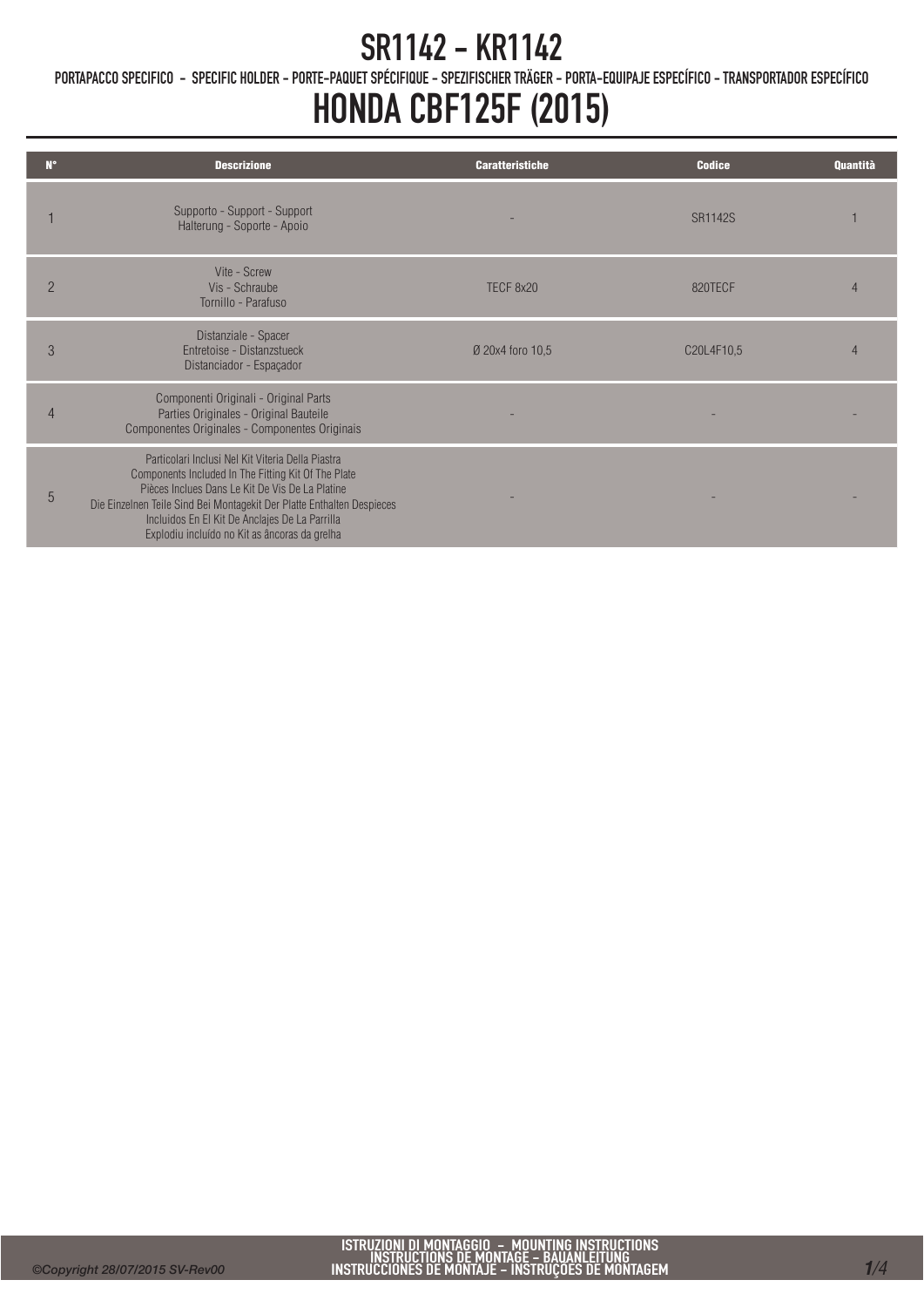PORTAPACCO SPECIFICO - SPECIFIC HOLDER - PORTE-PAQUET SPÉCIFIQUE - SPEZIFISCHER TRÄGER - PORTA-EQUIPAJE ESPECÍFICO - TRANSPORTADOR ESPECÍFICO

## HONDA CBF125F (2015)





n

ISTRUZIONI DI MONTAGGIO – MOUNTING INSTRUCTIONS<br>INSTRUCTIONS DE MONTAGE – BAUANLEITUNG<br>INSTRUCCIONES DE MONTAJE – INSTRUÇÕES DE MONTAGEM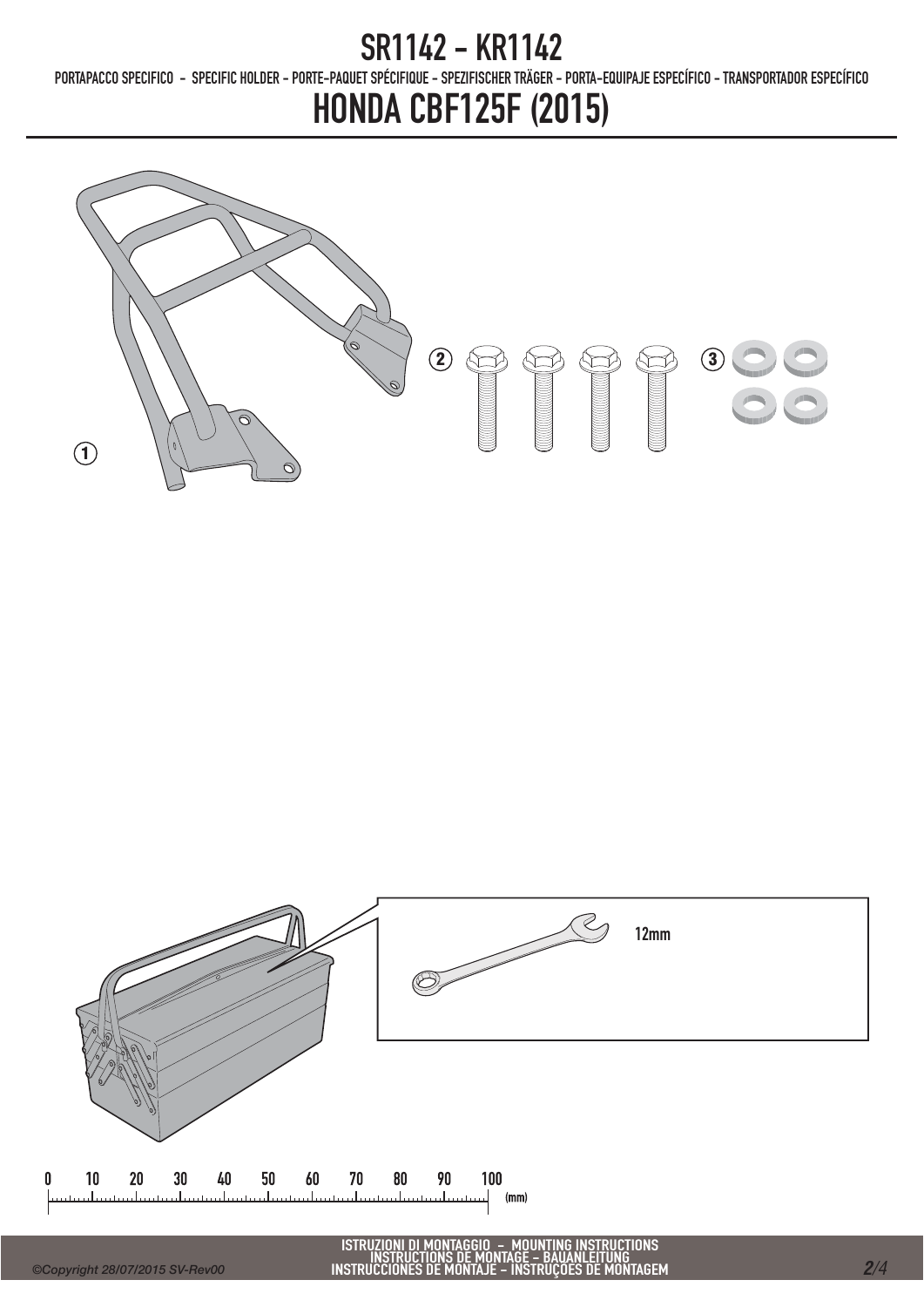PORTAPACCO SPECIFICO - SPECIFIC HOLDER - PORTE-PAQUET SPÉCIFIQUE - SPEZIFISCHER TRÄGER - PORTA-EQUIPAJE ESPECÍFICO - TRANSPORTADOR ESPECÍFICO

# HONDA CBF125F (2015)